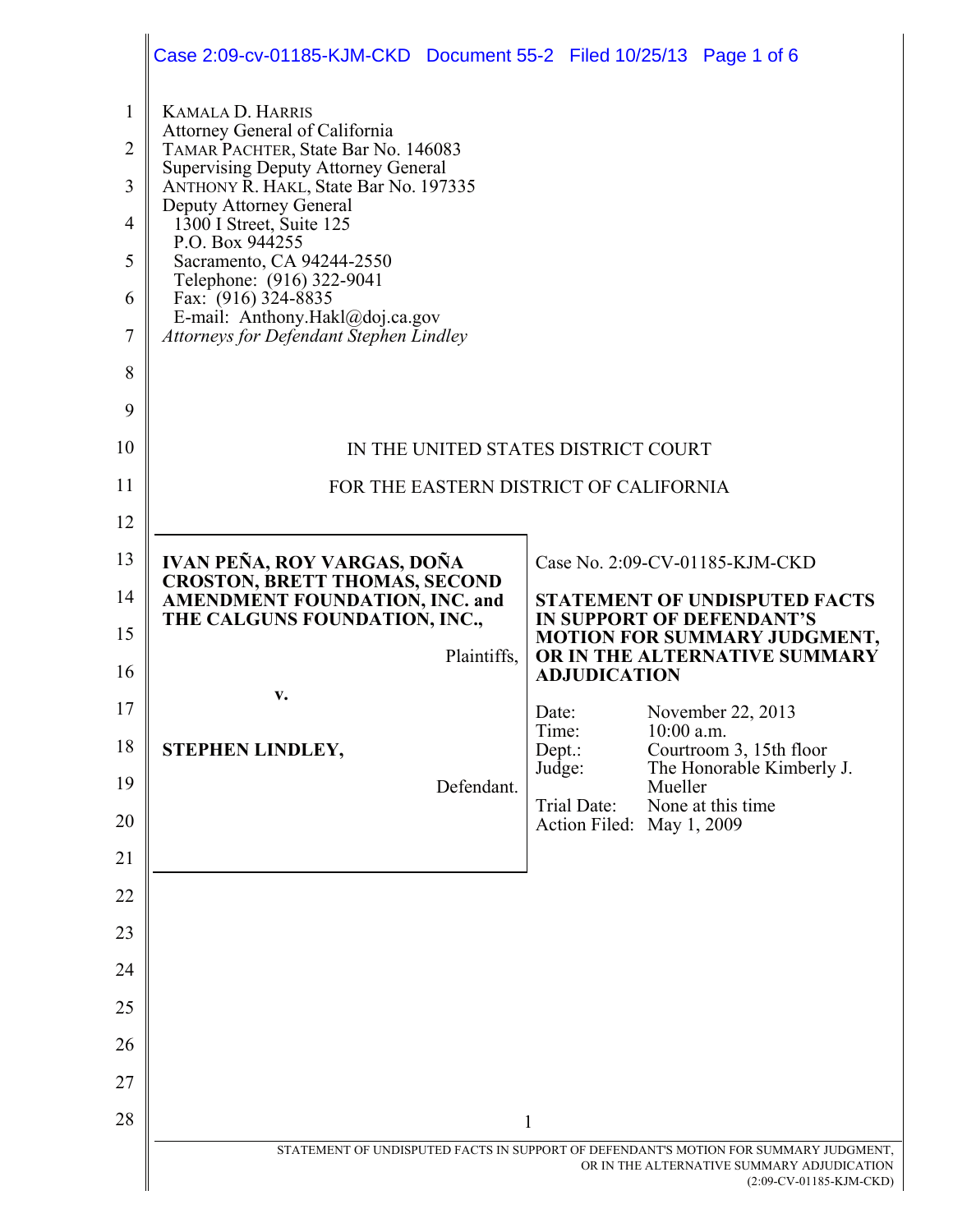| Defendant Stephen Lindley submits the following statement of undisputed material facts: |                                                                                                                                                                                                                                                                                                                                                                                                                                                                       |                                                                                                                  |  |  |
|-----------------------------------------------------------------------------------------|-----------------------------------------------------------------------------------------------------------------------------------------------------------------------------------------------------------------------------------------------------------------------------------------------------------------------------------------------------------------------------------------------------------------------------------------------------------------------|------------------------------------------------------------------------------------------------------------------|--|--|
|                                                                                         | <b>UNDISPUTED MATERIAL FACTS</b>                                                                                                                                                                                                                                                                                                                                                                                                                                      | <b>SUPPORTING EVIDENCE</b>                                                                                       |  |  |
|                                                                                         | 1. Defendant Stephen Lindley is Chief of the<br>California Department of Justice Bureau of<br>Firearms.                                                                                                                                                                                                                                                                                                                                                               | Second Am. Compl. ¶ 7; Decl. of Stephen<br>Lindley in Supp. of Def.'s Mot. for Summ. J.                          |  |  |
|                                                                                         | 2. Plaintiff Second Amendment Foundation,<br>Inc. is a Washington non-profit corporation.                                                                                                                                                                                                                                                                                                                                                                             | Second Am. Compl. ¶ 5; Decl. of Alan Gottlieb<br>in Supp. of Pls.' Mot. for Summ. J. filed<br>Sept. 2, 2009.     |  |  |
|                                                                                         | 3. Plaintiff The Calguns Foundation, Inc. is a<br>California non-profit corporation.                                                                                                                                                                                                                                                                                                                                                                                  | Second Am. Compl. ¶ 6; Decl. of Gene<br>Hoffman, Jr. in Supp. of Pls.' Mot. for Summ.<br>J. filed Sept. 2, 2009. |  |  |
|                                                                                         | 4. Plaintiff Ivan Peña is a California resident.                                                                                                                                                                                                                                                                                                                                                                                                                      | Second Am. Compl. ¶ 1; Decl. of Ivan Peña in<br>Supp. of Pls.' Mot. for Summ. J. filed<br>Sept. 2, 2009.         |  |  |
|                                                                                         | 5. Peña wants to buy a handgun described as a<br>"Para USA (Para Ordnance) P1345SR/<br>Stainless Steel .45 ACP 4.25."                                                                                                                                                                                                                                                                                                                                                 | Second Am. Compl. ¶ 41; Decl. of Ivan Peña<br>in Supp. of Pls.' Mot. for Summ. J. filed<br>Sept. 2, 2009.        |  |  |
|                                                                                         | 6. A Para USA (Para Ordnance) P1345SR/<br>Stainless Steel .45 ACP 4.25 is not on the<br>California Department of Justice (DOJ) roster<br>of approved firearms.                                                                                                                                                                                                                                                                                                        | Decl. of Stephen Lindley in Supp. of Def.'s<br>Mot. for Summ. J., Ex. A.                                         |  |  |
|                                                                                         | 7. The Para USA (Para Ordnance) P1345SR/<br>Stainless Steel .45 ACP 4.25 is a semiautomatic<br>pistol manufactured by Para Ordnance that is<br>chambered for .45 caliber Automatic Colt<br>Pistol (ACP), or ".45 Auto," ammunition.<br>Its<br>barrel length is 4.25 inches. The gun Peña<br>wants is used, as opposed to new, and is<br>currently owned by an individual in<br>Washington, but is being offered for sale by<br>PRK Arms, a firearms dealer in Fresno. | Pl. Ivan Peña's Resp. to Def. Stephen Lindley's<br>First Set of Interrogs. at 2-3.                               |  |  |
|                                                                                         |                                                                                                                                                                                                                                                                                                                                                                                                                                                                       |                                                                                                                  |  |  |
|                                                                                         | 2                                                                                                                                                                                                                                                                                                                                                                                                                                                                     |                                                                                                                  |  |  |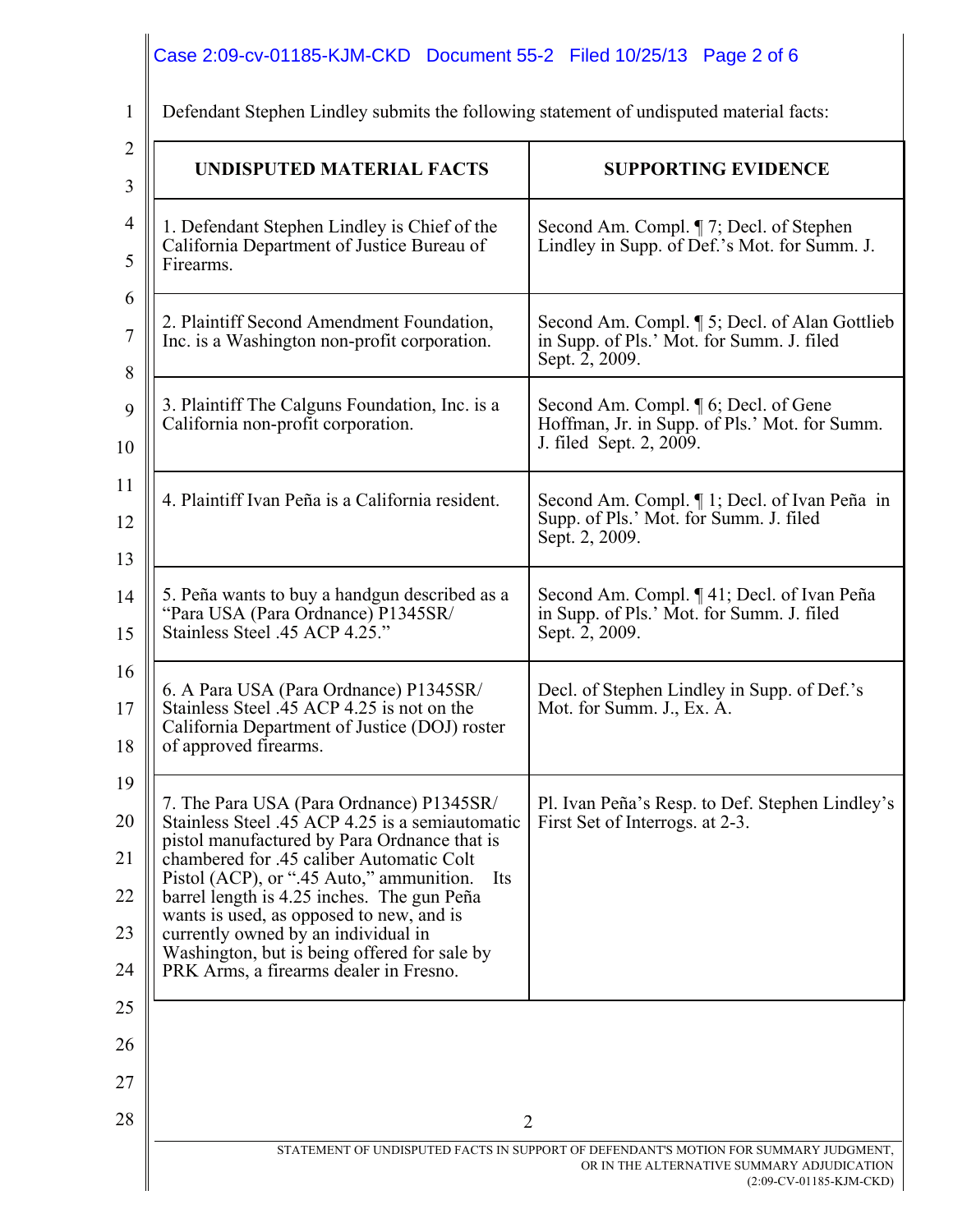| <b>UNDISPUTED MATERIAL FACTS</b>                                                                                                                                                                                                                                                                                                                                                               | <b>SUPPORTING EVIDENCE</b>                                                                                  |  |  |
|------------------------------------------------------------------------------------------------------------------------------------------------------------------------------------------------------------------------------------------------------------------------------------------------------------------------------------------------------------------------------------------------|-------------------------------------------------------------------------------------------------------------|--|--|
| 8. Peña already owns "at least one fully<br>functional handgun" that is suitable for self<br>defense. It is "suitable for self-defense<br>purposes in certain circumstances, but may not<br>be suitable for self-defense purposes in other<br>circumstances." But Peña is "able to purchase<br>an operable handgun that is suitable for self-<br>defense."                                     | Pl. Ivan Peña's Resp. to Def. Stephen Lindley's<br>First Set of Reqs. for Admis. at 2.                      |  |  |
| 9. Plaintiff Roy Vargas is a California resident.                                                                                                                                                                                                                                                                                                                                              | Second Am. Compl. ¶ 2; Decl. of Roy Vargas<br>in Supp. of Pls.' Mot. for Summ. J. filed<br>Sept. 2, 2009.   |  |  |
| 10. Vargas wants to buy a handgun described<br>as a "Glock 21 SF with an ambidextrous<br>magazine release."                                                                                                                                                                                                                                                                                    | Second Am. Compl. ¶ 43; Decl. of Roy Vargas<br>in Supp. of Pls.' Mot. for Summ. J. filed<br>Sept. 2, 2009.  |  |  |
| 11. A Glock 21 SF with an ambidextrous<br>magazine release is not the California DOJ<br>roster of approved firearms.                                                                                                                                                                                                                                                                           | Decl. of Stephen Lindley in Supp. of Def.'s<br>Mot. for Summ. J., Ex. A.                                    |  |  |
| 12. The Glock 21 SF with an ambidextrous<br>magazine is a semiautomatic pistol<br>manufactured by Glock that uses .45 caliber<br>ammunition. It has a 4.6-inch barrel and a<br>short frame and is in new condition. PRK<br>Arms in Fresno is ready to sell Vargas the<br>desired Glock, assuming it can acquire one<br>from a distributor.                                                     | Pl. Roy Vargas's Resp. to Def. Stephen<br>Lindley's First Set of Interrogs. at 2-3.                         |  |  |
| 13. Vargas already owns "at least one fully<br>functional handgun" that is suitable for self<br>defense. The handgun(s) he already owns<br>"may be suitable for self-defense purposes in<br>certain circumstances, but may not be suitable<br>for self-defense purposes in other<br>circumstances." But he is "able to purchase an<br>operable handgun that is suitable for self-<br>defense." | Pl. Roy Vargas's Resp. to Def. Stephen<br>Lindley's First Set of Reqs. for Admis. at 2.                     |  |  |
| 14. Plaintiff Doña Croston is a California<br>resident.                                                                                                                                                                                                                                                                                                                                        | Second Am. Compl. ¶ 3; Decl. of Doña<br>Croston in Supp. of Pls.' Mot. for Summ. J.<br>filed Sept. 2, 2009. |  |  |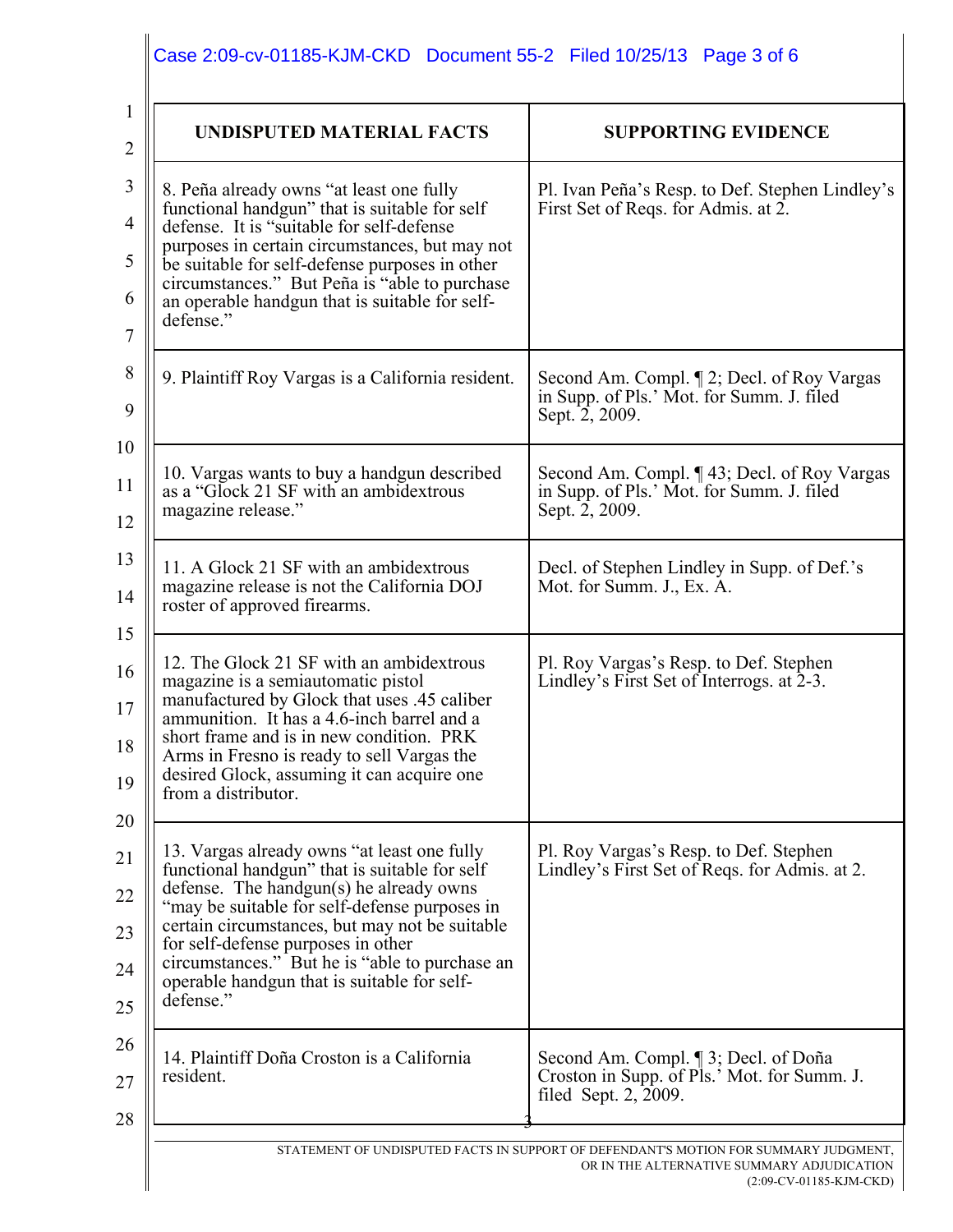| <b>SUPPORTING EVIDENCE</b><br>Second Am. Compl. ¶ 49; Decl. of Doña<br>Croston in Supp. of Pls.' Mot. for Summ. J.<br>filed Sept. 2, 2009. |  |
|--------------------------------------------------------------------------------------------------------------------------------------------|--|
|                                                                                                                                            |  |
| Pl. Doña Croston's Resp. to Def. Stephen<br>Lindley's First Set of Interrogs. at 2-3.                                                      |  |
| Pl. Doña Croston's Resp. to Def. Stephen<br>Lindley's First Set of Reqs. for Admis. at 2.                                                  |  |
| Second Am. Compl. ¶ 4; Decl. of Brett Thomas<br>in Supp. of Pls.' Mot. for Summ. J. filed<br>Sept. 2, 2009.                                |  |
| Second Am. Compl. ¶ 54; Decl. of Brett<br>Thomas in Supp. of Pls.' Mot. for Summ. J.<br>filed Sept. 2, 2009.                               |  |
| Second Am. Compl. ¶ 54; Decl. of Stephen<br>Lindley in Supp. of Def.'s Mot. for Summ. J.,<br>Ex. A.                                        |  |
| Pl. Brett Thomas's Resp. to Def. Stephen<br>Lindley's First Set of Interrogs. at 2-3.                                                      |  |
|                                                                                                                                            |  |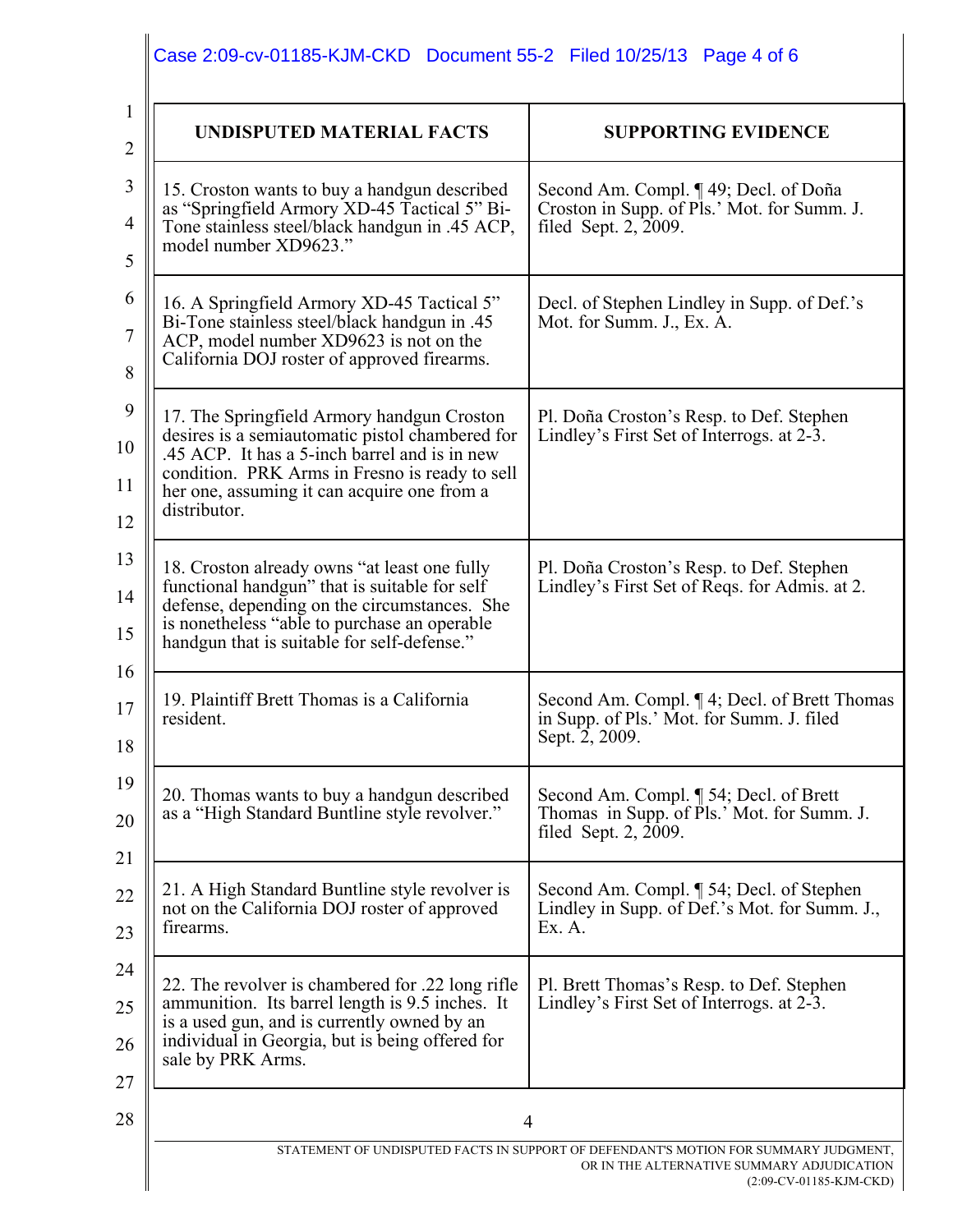| <b>UNDISPUTED MATERIAL FACTS</b>                                                                                                                                                                                                                                                                                                               | <b>SUPPORTING EVIDENCE</b>                                                                  |
|------------------------------------------------------------------------------------------------------------------------------------------------------------------------------------------------------------------------------------------------------------------------------------------------------------------------------------------------|---------------------------------------------------------------------------------------------|
| 23. Thomas already owns "at least one fully<br>functional handgun" that is suitable for self<br>defense, depending on the circumstances, and<br>he is "able to purchase an operable handgun<br>that is suitable for self-defense" irrespective of<br>the circumstances.                                                                        | Pl. Brett Thomas's Resp. to Def. Stephen<br>Lindley's First Set of Reqs. for Admis. at 2-3. |
| 24. There are currently more than 1,200<br>different kinds of handguns listed on<br>California's roster of approved handguns.<br>Those are handguns that are available to<br>plaintiffs for purchase. Specifically, as of<br>October 23, 2013, there were 1,273 handguns<br>listed on the roster and thus available for sale in<br>California. | See Decl. of Stephen Lindley In Supp. of Def.'s<br>Mot. for Summ. J. $\P$ 3.                |
| 25. Since this lawsuit was filed, there have<br>been approximately 1.5 million legal handgun<br>transactions in California. Specifically, since<br>2009 to October 23, 2012, the Bureau of<br>Firearms has processed 1,491,176 Dealer's<br>Record of Sale (DROS) transactions.                                                                 | Decl. of Stephen Lindley In Supp. of Def.'s<br>Mot. for Summ. J. $\P$ 4.                    |
|                                                                                                                                                                                                                                                                                                                                                |                                                                                             |
|                                                                                                                                                                                                                                                                                                                                                |                                                                                             |
|                                                                                                                                                                                                                                                                                                                                                |                                                                                             |
|                                                                                                                                                                                                                                                                                                                                                |                                                                                             |
|                                                                                                                                                                                                                                                                                                                                                |                                                                                             |
|                                                                                                                                                                                                                                                                                                                                                |                                                                                             |
|                                                                                                                                                                                                                                                                                                                                                |                                                                                             |
|                                                                                                                                                                                                                                                                                                                                                |                                                                                             |
|                                                                                                                                                                                                                                                                                                                                                |                                                                                             |
|                                                                                                                                                                                                                                                                                                                                                |                                                                                             |
|                                                                                                                                                                                                                                                                                                                                                |                                                                                             |